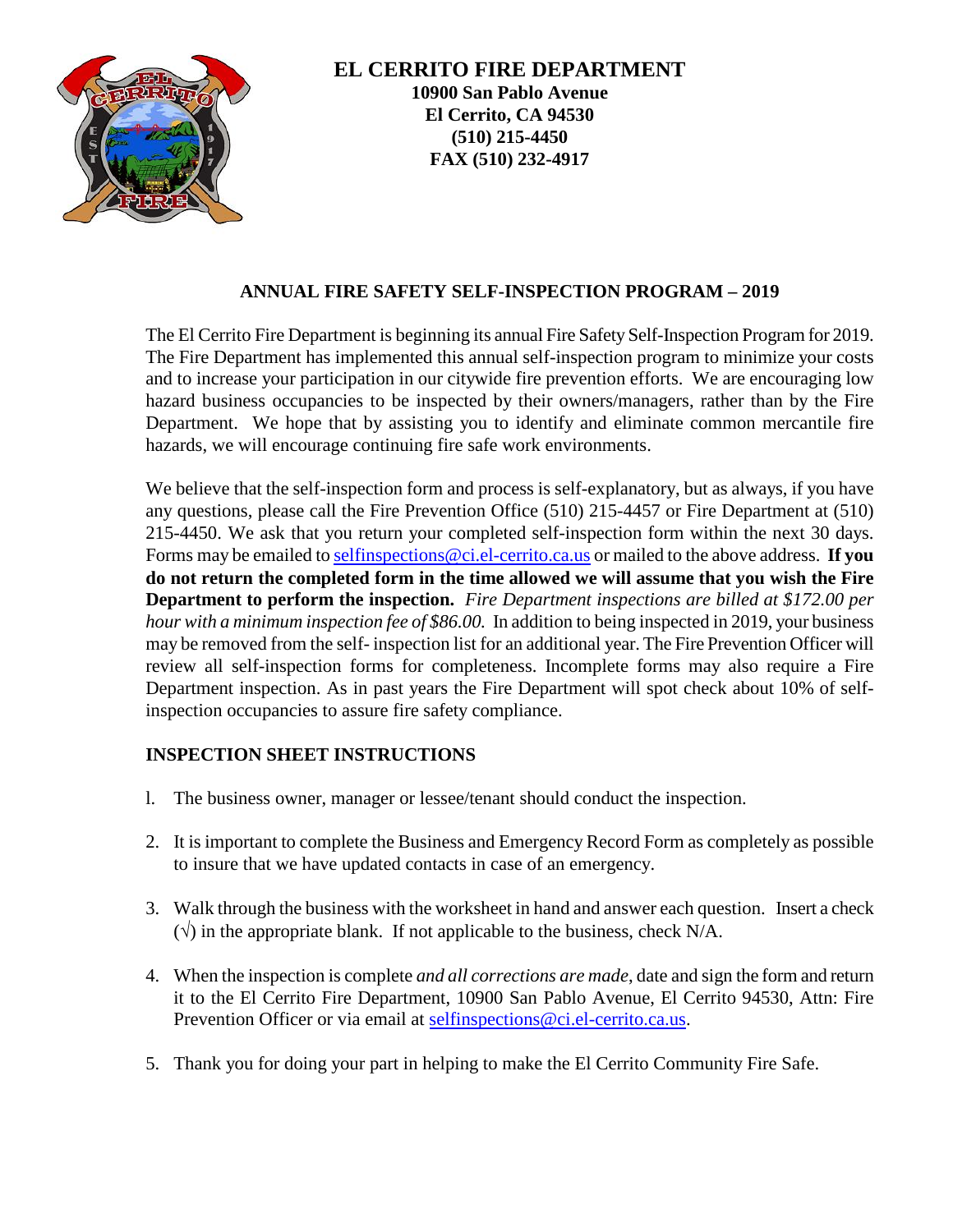#### **CONFIDENTIAL CONFIDENTIAL**

## **BUSINESS AND EMERGENCY RECORD**

- 1. This information is valuable to the Fire Department in the event an after-hours emergency requires entrance to the business or contact with the owner/manager.
- 2. Please complete all sections of the form and return with the self-inspection worksheet. Only the most recent forms are retained, so please do not mark "refer to previous form".

| $\overline{\text{DATE}}$                                                |                                       |                                                              |  |  |
|-------------------------------------------------------------------------|---------------------------------------|--------------------------------------------------------------|--|--|
|                                                                         |                                       |                                                              |  |  |
|                                                                         |                                       |                                                              |  |  |
|                                                                         |                                       |                                                              |  |  |
|                                                                         |                                       |                                                              |  |  |
|                                                                         |                                       |                                                              |  |  |
|                                                                         |                                       |                                                              |  |  |
|                                                                         |                                       |                                                              |  |  |
|                                                                         |                                       |                                                              |  |  |
| EL CERRITO BUSINESS LICENSE NUMBER _____________ EXP.DATE _____________ |                                       |                                                              |  |  |
| NOTIFY IN EMERGENCY: (List people who have keys to business)            |                                       |                                                              |  |  |
| <b>NAME</b>                                                             |                                       | <b>PHONE</b>                                                 |  |  |
| <u> 1980 - John Stein, Amerikaansk politiker († 1900)</u>               |                                       |                                                              |  |  |
|                                                                         |                                       |                                                              |  |  |
|                                                                         | <b>ALARM SYSTEM INFORMATION</b>       |                                                              |  |  |
| <b>BURGLAR ALARM</b>                                                    | FIRE ALARM     MONITORED BY ALARM CO? |                                                              |  |  |
|                                                                         |                                       |                                                              |  |  |
|                                                                         | <b>KNOX BOX KEY SYSTEM</b>            |                                                              |  |  |
|                                                                         |                                       |                                                              |  |  |
| <b>FIRE INSURANCE INFORMATION</b>                                       |                                       |                                                              |  |  |
| CARRIER                                                                 |                                       | $\label{eq:PHONE} \text{PHONE} \xrightarrow{\hspace{0.5cm}}$ |  |  |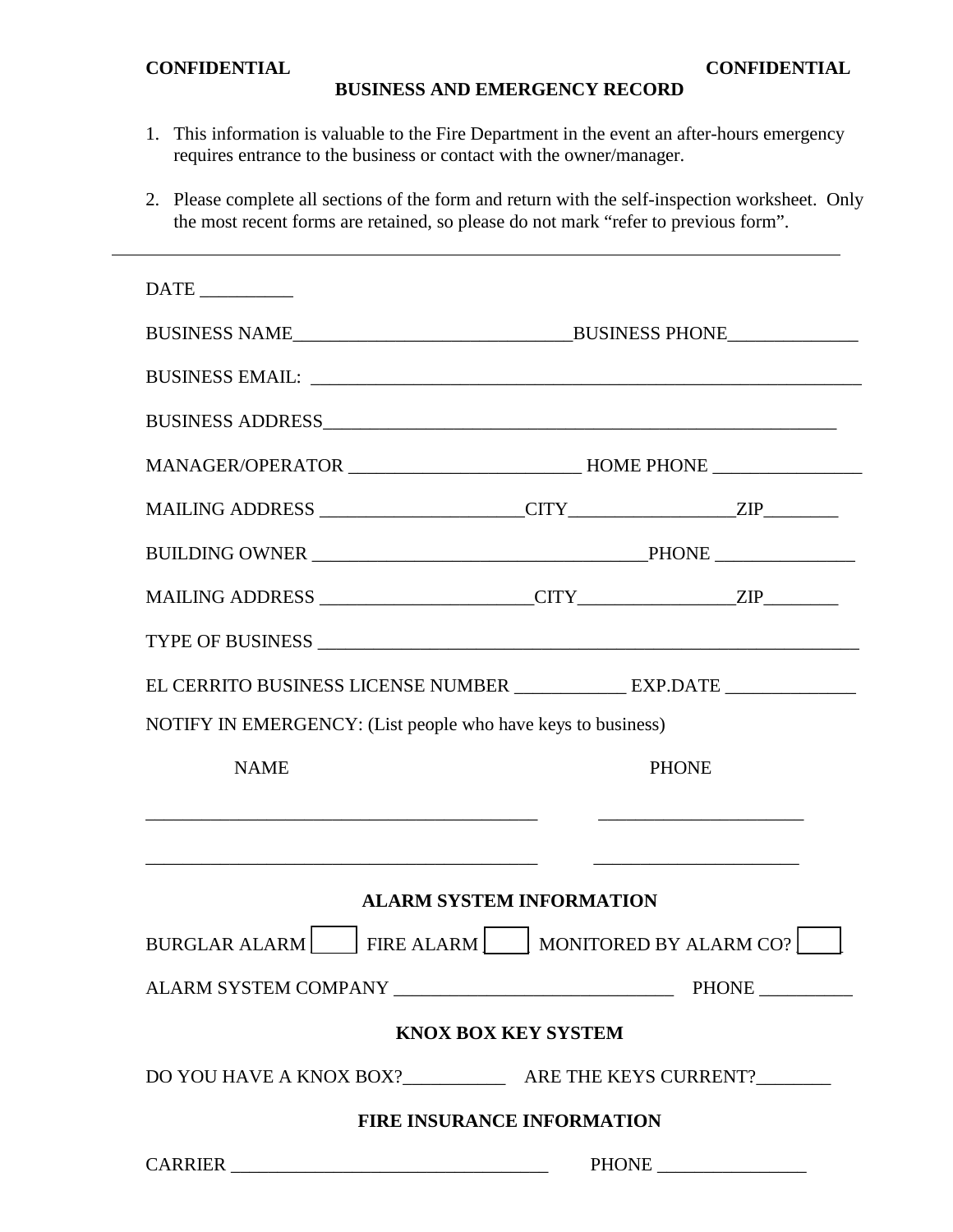# Name of Business Address of Business

|     |                                                                                                                                                                                                                       | YES | \/A |
|-----|-----------------------------------------------------------------------------------------------------------------------------------------------------------------------------------------------------------------------|-----|-----|
| 1.  | Is your address visible on the outside of the building with<br>numbers at least 6 inches high in a contrasting color?                                                                                                 |     |     |
|     | 2. Is driveway or alley around your building kept free of weeds,<br>debris, or obstructions?                                                                                                                          |     |     |
| 3.  | Are all trash containers located at least 5 feet from your building?                                                                                                                                                  |     |     |
| 4.  | Are outside waste containers made of non-combustible material?                                                                                                                                                        |     |     |
| 5.  | Are all exit aisles, hallways, and stairways clear of any<br>obstructions?                                                                                                                                            |     |     |
| 6.  | Are all exit doors kept unlocked during business hours?                                                                                                                                                               |     |     |
| 7.  | Are electrical breaker panels or fuse boxes kept unobstructed<br>and labeled to show what circuit affects what area?                                                                                                  |     |     |
| 8.  | Are all electrical breakers free to operate (not taped open)?                                                                                                                                                         |     |     |
| 9.  | Are there faceplates on all electrical outlets and switches?                                                                                                                                                          |     |     |
| 10. | Are light duty extension cords used in place of permanent<br>wiring (does not include power strips used for electronic devices)?<br>If so, please remove. Extension cords are not allowed in business<br>occupancies. |     |     |
| 11. | Are combustibles (paper, rags, boxes, etc.) stored at least<br>4 feet from gas appliances (water heater, furnace, etc.)?                                                                                              |     |     |
| 12. | Are oily rags stored in metal containers?                                                                                                                                                                             |     |     |
| 13. | Do you have a minimum of one 2A:10BC (5 lbs) fire<br>extinguisher in your business? Are all extinguishers visible<br>and readily accessible for use?                                                                  |     |     |
| 14. | Have all fire extinguishers been inspected and serviced by a fire<br>extinguisher company within the last year?                                                                                                       |     |     |
| 15. | Have all your employees been instructed in the use of your fire<br>extinguisher?                                                                                                                                      |     |     |
| 16. | Would you like information on fire extinguisher care and use?                                                                                                                                                         |     |     |

\_\_\_\_\_\_\_\_\_\_\_\_\_\_\_\_\_\_\_\_\_\_\_\_\_\_\_\_\_\_\_\_\_\_\_\_\_ \_\_\_\_\_\_\_\_\_\_\_\_\_\_\_\_\_\_\_\_\_\_\_\_\_\_\_\_\_\_\_

17. Is the attic access and scuttle opening kept closed as required  $\Box$ by Code?